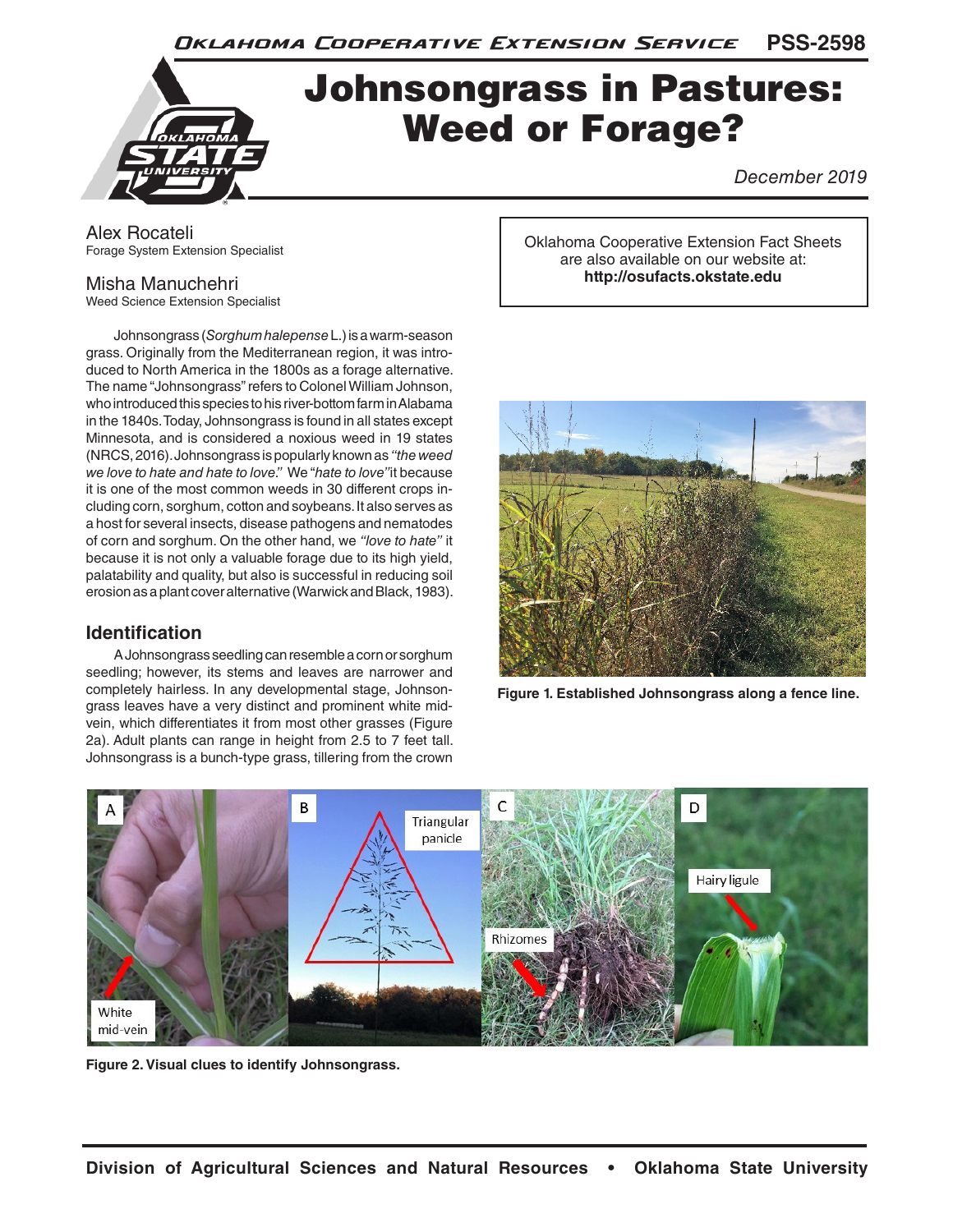of the plant. The flower head is a panicle (highly branched) and can reach up to 1.5 feet long. It has a green central stalk (i.e., rachis) that contains several whorls of two to three lateral branches. The branches are perpendicular to the stem at the bottom and parallel at the top, resulting in a pyramidal-shaped head (Figure 2b). The seeds, which are very small (2 to 3 mm) and egg-shaped, attach to the lateral branches and turn from greenish-violet to dark reddish-brown when mature.

Both roots and rhizomes (i.e., horizontal underground stems) are found on Johnsongrass plants. Most other grass species that resemble Johnsongrass do not contain rhizomes. Rhizomes are white to brown in color and may contain purple spots and nodes covered by brown scaly sheaths (Figure 2c). The leaf collar, where the leaf sheath and leaf blade meet, can serve as a useful identification tool. Pulling the collar back and detaching it from the stem will reveal the presence of a toothed membrane called the ligule. With age, some ligules may develop a fringe of hairs in the upper portion (Figure 2d).

## **Life Cycle and Adaptability**

Johnsongrass is an aggressive perennial. Either new shoots from rhizomes or new seedlings will sprout during early to mid-spring. Seeds start to germinate when soil temperatures reach 70 F; however, new shoots from rhizomes will sprout when soil temperatures are 60 F. Sprouts from rhizomes develop faster than seedlings by taking advantage of rhizome carbohydrates accumulated during the winter. Plants start to produce new rhizomes after five to seven true leaves have developed. This occurs approximately three to six weeks after emergence. Flowering will commence six to nine weeks after emergence, and viable seeds will be produced two to three weeks after flowering. During the fall, Johnsongrass growth ceases when soil temperatures return to 60 F, turning the plant dormant. In Oklahoma, Johnsongrass will start to grow by the end of March, and new rhizomes will start to develop by the end of April. Flowering will start in early June and viable seeds will appear in late June. Additionally, new rhizomes, flowers and seeds will continue to be produced until early November, when plants turn dormant.

Johnsongrass is adapted to a wide range of soil types within a pH range of 5 to 7.5. Therefore, Johnsongrass is mainly found in arable lands, orchards, open waste grounds, roadsides, pastures, irrigated canals and ditches. It grows best in fertile lowland soils. It is not adapted to poorly drained clay soils, but it can tolerate short periods of flooding. Rhizome production also is affected by soil type. Greater rhizome production and depth will occur in lighter-textured soils. For instance, clay soils will allow only half of the rhizomes that are capable of being produced in sandy loam soils. In addition, most rhizomes in clay and sandy loam soils will reach depths of 3 and 5 inches, respectively.

### **Johnsongrass as a Forage Alternative**

Johnsongrass is very competitive and has desirable forage traits. It has relatively high quality and produces comparable yields (2 to 5 tons per acre) to other summer forages. Furthermore, Johnsongrass is highly palatable prior to reproductive growth. However, its palatability and quality quickly decrease after flowering, and cattle will avoid it. Table 1 compares forage dry yield, crude protein (CP), and total digestible nutrients (TDN) among Johnsongrass and other

#### **Table 1. Forage dry yield, crude protein (CP) and total digestible nutrients (TDN) of summer forage crops.**

| Summer                                | Dry yield        | CР                    | TDN            |
|---------------------------------------|------------------|-----------------------|----------------|
| forage crop                           | (tons/A)         | (%)                   | (%)            |
| Bermudagrass, common                  | $2 - 6$          | $9 - 11$<br>$10 - 14$ | 50-56<br>55-60 |
| Bermudagrass, coastal<br>Johnsongrass | $5-8$<br>$2 - 5$ | $10 - 14$             | 55-60          |
| Sudangrass                            | $2 - 6$          | $9 - 12$              | 55-60          |
| Pearl millet                          | $2 - 6$          | $9 - 12$              | 55-60          |
| Foxtail millet                        | $2 - 3$          | $9 - 12$              | 55-60          |
| Sericea lespedeza                     | 1-3              | 14-17                 | 50-55          |

*Source: Ball et. al (2007)* 

common forages. Values demonstrate that Johnsongrass, when correctly managed, can be a good forage option and comparable to bermudagrass and other common perennial forages (introduced and native).

Johnsongrass has some management considerations when used as a forage. The first is its high susceptibility to overgrazing. Cattle often kill Johnsongrass stands by grazing it to the ground. To maintain good Johnsongrass stands in pastures, start grazing or haying before flowering—when plants reach 12 to 18 inches—and stop when plants are grazed down to 6 to 8 inches. As previously discussed, rhizome energy will be very low before flowering; hence, grazing all of the leaves and stems at this stage will eventually starve the plant to death. Keeping a 6- to 8-inch stubble height also will maintain growing points and leaves, assuring regrowth back to 12 to 18 inches if a rest period of 30 to 45 days is allowed. This management strategy will not only help maintain forage quality, but also will maximize animal gain, avoid seed production and decrease infestations in neighboring field crops.

The second consideration is its high potential of nitrate and prussic acid accumulation. Both are poisonous—even lethal—to livestock at high levels. Nitrate and prussic acid poisoning occurs when plants resume growth after undergoing stress. For instance, Johnsongrass will accumulate nitrate or prussic acid after a rainfall that is followed by a severe drought period. The same challenges exist in other sorghums commonly used for hay or grazing. To avoid nitrate and prussic acid poisoning, use the following recommendations:

- test forage for nitrate and prussic acid concentrations after long drought periods or frost;
- wait at least five to seven days before grazing or cutting hay if high levels were detected;
- be extra cautious when grazing pastures recently fertilized with nitrogen; and
- *never introduce horses to Johnsongrass because it can result in equine cystitis.*

For more information on nitrate and prussic acid poisoning consult the fact sheets PSS 2903 Nitrate Toxicity in Livestock (available at: http://pods.dasnr.okstate.edu/docushare/ dsweb/Get/Document-1996/PSS-2903web2013.pdf) and PSS 2904 Prussic Acid Poisoning (available at: http://pods.dasnr. okstate.edu/docushare/dsweb/Get/Document-6191/PSS-2904pod2013.pdf).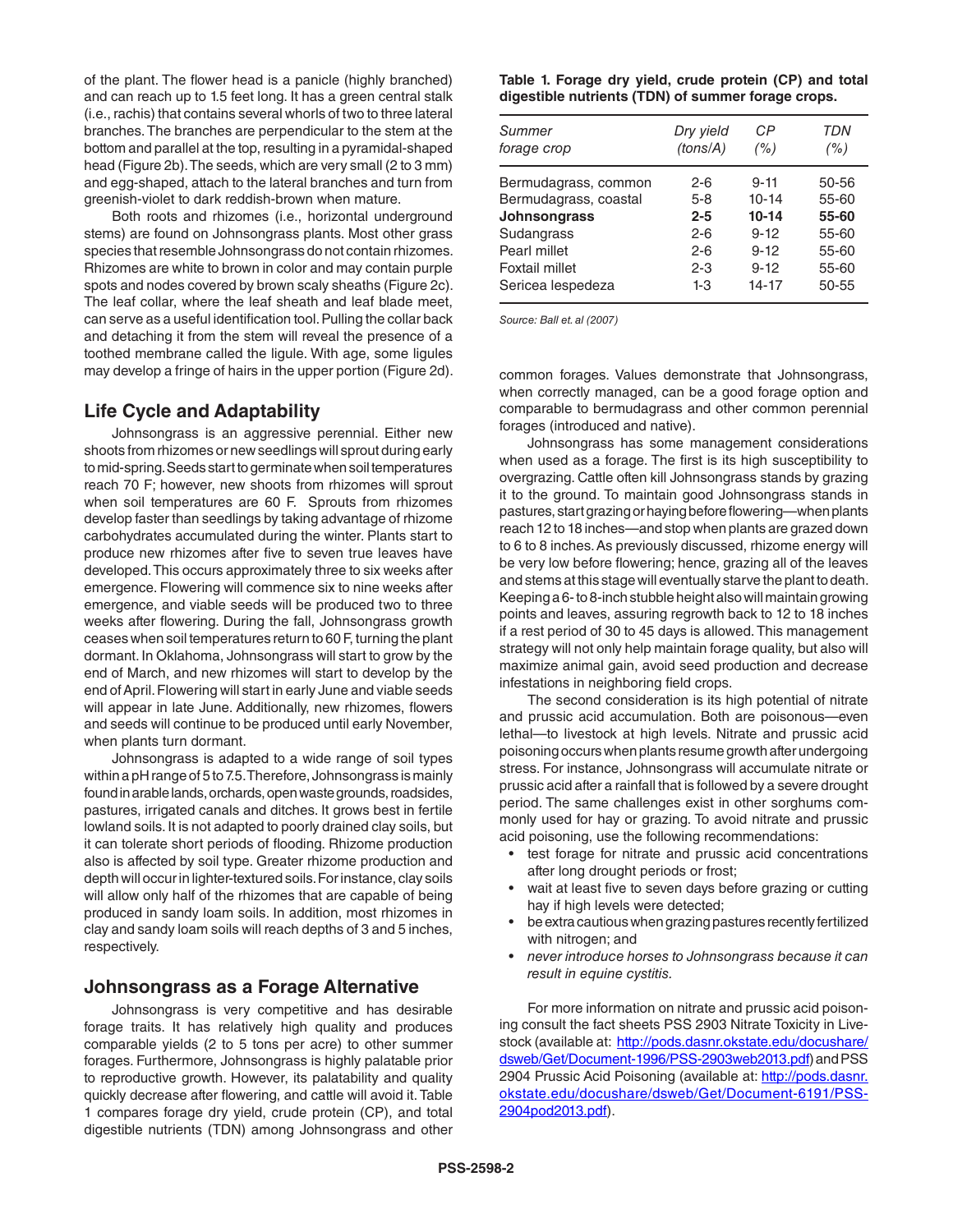## **Johnsongrass Management**

Most producers prefer to control Johnsongrass in their pastures due to the management considerations previously described. Improved forages exist that have faster growth rates than Johnsongrass with no poisoning concerns. Prevention of Johnsongrass is the best line of defense against unwanted plants in pastures. Prevention practices include using weedfree seed, avoiding driving machinery through Johnsongrass stands, cleaning equipment after moving from an infested area and managing field margins. If Johnsongrass does become established; cultural, mechanical and chemical tools can be effective.

The easiest and most profitable way to control established Johnsongrass in pastures is to overgraze or continuously mow. Understanding the changes in rhizome reserves is key for management of Johnsongrass. Rhizome reserves will be minimal—from one to four weeks after emergence—as new sprouts are taking up all of the reserves for leaf and stem growth. Removing the leaves and stems at this stage will leave the plant without energy for regrowth. However, rhizome reserves will be reaching its maximum after flowering, when the plant starts to senesce. Removing leaves and stems at this stage will promote more leaf and stem growth if the weather is suitable for growth.

Mechanical control is another option, but is more expensive. Fall plowing to a depth just below the rhizomes (3 to 5

inches) is very effective because it will bring the rhizomes to the soil surface and expose them to killing temperatures. Disking has the opposite effect. It will increase infestations by cutting the rhizomes into pieces that will eventually sprout as new plants. However, combining disking with proper herbicide applications can effectively control Johnsongrass as wounds promote herbicide absorption. For the best results, make postemergence applications when Johnsongrass is actively growing and is at least 18 to 24 inches tall and up to the heading stage. See Table 2 for herbicide control options. *Before applying any herbicide, always consult the label for appropriate rates, the addition of surfactants, tank-mix partners, plant-back intervals, geographic restrictions, spray carrier volume, nozzle selection and other special instructions.*

#### **References**

- Ball, D.M., C.S. Hoveland and G.D. Cacefield. 2007. *Southern Forages*, 4th ed. Potash and Phoshate Institute and the Foundation for Agronomic Research.
- Natural Resources Conservation Service (NRCS). 2016. PLANTS Database. Available at: http://plants.usda.gov/ core/profile?symbol=SOHA. Data retrieved on 11/17/2016. United States Department of Agriculture.
- Warwick S.I. and L.D. Black. The Biology of Canadian Weeds. 61. *Sorghum halepense* (L.) PERS. *Can. J. Plant Sci.* 63: 997-1014.

| Herbicide<br>Trade<br>Name       | Herbicide<br>Common<br>Name | Manufacturer                                                    | <b>Mode of Action</b>                        | Application<br>Timing                  | Labeled<br>Crops                                                                           | Rate             | Grazing<br>Restrictions                                                            |
|----------------------------------|-----------------------------|-----------------------------------------------------------------|----------------------------------------------|----------------------------------------|--------------------------------------------------------------------------------------------|------------------|------------------------------------------------------------------------------------|
| <b>Balan DF™</b>                 | Benefin                     | Trademark of<br>Dow<br>AgroSciences                             | Root Inhibitor                               | PPIa                                   | Alfalfa<br>and clover                                                                      | 2 to 2.5 lbs/A   | No grazing<br>restrictions                                                         |
| Outrider <sup>®</sup>            | Sulfosulfuron               | Monsanto                                                        | <b>ALS Inhibitor</b>                         | <b>POST</b>                            | Bermudagrass,<br>Bahiagrass,<br>and pastures<br>west of the<br>Mississippi<br><b>River</b> | $0.75$ to 2 oz/A | No grazing<br>restrictions                                                         |
| Pastora <sup>®</sup>             | Nicosulfuron<br>Metsulfuron | Trademark of<br>Dow<br>AgroSciences<br>and Bayer<br>CropScience | <b>ALS Inhibitor</b><br><b>ALS Inhibitor</b> | <b>POST</b>                            | Bermudagrass                                                                               | 1 to 1.5 oz/ $A$ | Do not graze<br>until plants<br>are dry                                            |
| $Plateau^{\circledcirc}$         | Imazapic                    | <b>BASF</b>                                                     | <b>ALS Inhibitor</b>                         | <b>POST</b>                            | <b>All Pastures</b>                                                                        | 2 to 12 $oz/A$   | No grazing<br>restrictions                                                         |
| Roundup<br>PowerMAX <sup>®</sup> | Glyphosate                  | Monsanto<br>Synthesis<br>Inhibitor                              | <b>EPSP</b> Inhibitor                        | Preplant,<br>PR.<br>ST, WA<br>and POST | Alfalfa (RR),<br>bermudagrass,<br>fescue, winter<br>wheat, and others                      | 8 to 44 fl oz/A  | <b>Restrictions</b><br>dependent on<br>application<br>timing.<br><b>READ LABEL</b> |

#### **Table 2. Herbicide options for Johnsongrass control in pasture.**

a Abbreviations: PPI=preplant incorporated, POST=postemergence, PR=pasture renovation, ST=spot treat, WA; wiper applicator.